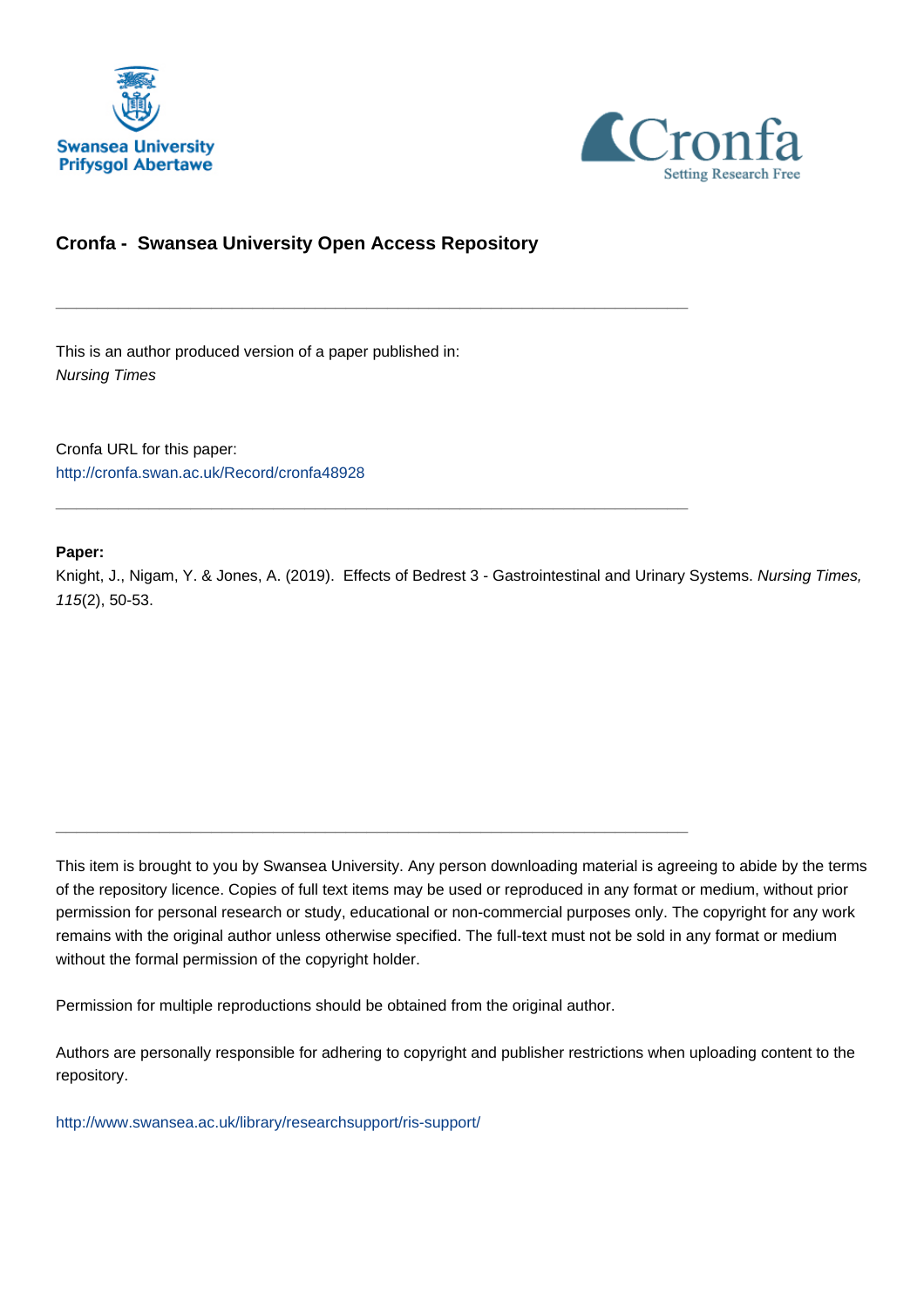# Clinical Practice Systems of life **Bedrest**

**Keywords** Constipation/Insulin resistance/Metabolic rate/Serotonin

**This article has been double-blind peer reviewed**

## In this article...

- Harmful effects of prolonged bedrest on appetite, digestion and elimination
- Hormonal, metabolic and neural changes occurring in people confined to bed
- Consequences of sensory deprivation and learnt helplessness

# **Effects of bedrest 3: gastrointestinal, endocrine and nervous systems**

### Key points

**Harmful effects of bedrest on the gastrointestinal system include gastric reflux and constipation**

**Inactivity and immobility gradually slow down the metabolic rate**

**Bedrest and immobility promote insulin resistance and impaired glucose tolerance**

**Prolonged bedrest is likely to lead to changes in brain tissue and brain biochemistry**

**Patients confined to bed may experience sensory deprivation leading to psychosocial symptoms** 

**Authors** John Knight is senior lecturer in biomedical science; Yamni Nigam is professor in biomedical science; both at the College of Human Health and Science, Swansea University. Aled Jones is reader in patient safety and healthcare quality, Cardiff University.

**Abstract** Patients who spend prolonged periods in bed are at increased risk of a range of physical adverse effects, including gastric reflux, constipation, reduced metabolic rate, glucose intolerance, insulin resistance, sensorimotor dysfunction, reduced serotonin levels and structural changes to brain tissues. They may also experience sensory deprivation leading to psychological symptoms such as aggression, depression and hopelessness. This article – the third in a series exploring the harmful consequences of bedrest on the body and mind – describes changes to the gastrointestinal, endocrine and nervous systems induced by prolonged bedrest and immobility, as well as measures nurses can take to counteract them.

**Citation** Knight J et al (2018) Effects of bedrest 3: gastrointestinal, endocrine and nervous systems. *Nursing Times* [online]; 115: 2, 50-53.

ntil the mid-20th century<br>bedrest was considered a benefi-<br>cial intervention but today there<br>is wide recognition of its nega-<br>tive effects. The first two articles in this bedrest was considered a beneficial intervention but today there is wide recognition of its negaseries on the effects of bedrest on the body and mind covered the cardiovascular, respiratory and haematological systems as well as mental wellbeing. This third article explores how bedrest compromises the functioning of the gastrointestinal, endocrine and nervous systems.

#### **Effects on the gastrointestinal system Loss of appetite**

Older studies have suggested that prolonged bedrest is linked to a reduced sense of taste and smell and a loss of appetite (Rousseau, 1993; Bortz, 1984). Food intake has been found to be significantly lower in healthy men with sedentary lifestyles compared with their more-active counterparts (Stubbs et al, 2004). However, some recent studies have shown minimal changes in the sensation of hunger during bedrest (Debevec et al, 2016), so the link between appetite and immobility remains unclear.

#### **Gastric reflux**

Swallowing is more difficult in the recumbent position, and food takes longer to pass through the stomach – the passage of food is 66% slower than when a person is in the upright position (Thomas et al, 2002). Gastric secretions may collect around, and press against, the lower oesophageal sphincter, causing irritation. Patients confined to bed may, therefore, experience symptoms of gastro-oesophageal reflux (Fig 1) disease, such as regurgitation and heartburn; they also appear to be at greater risk of gastric ulceration (Spellman, 2000). GORD can be alleviated by propping the person up with pillows after a meal, which will reduce the risk of reflux by encouraging gastric juices to collect in the lower part of the stomach.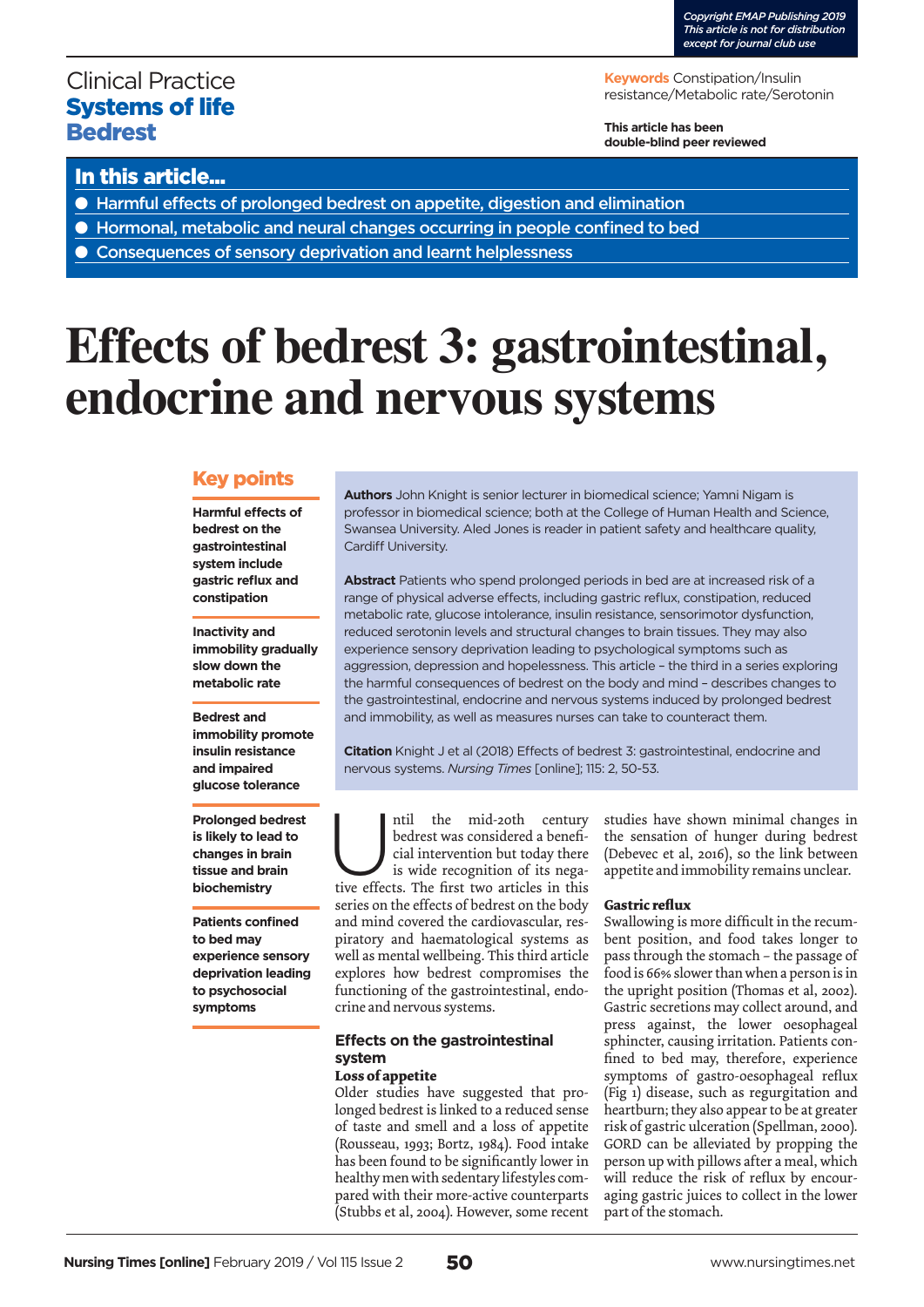# Clinical Practice Systems of life

In patients confined to bed, smaller food intake and slower peristaltic rate lead to reduced motility in the gut, which is associated with atrophy of the mucosal lining and shrinkage of glandular structures (Bortz, 1984). Increased transit times slow down the movement of faeces through the colon and rectum, increasing water reabsorption, and stools progressively harden.

In the upright position, peristaltic motility occurs at a normal rate and faecal material collects in the rectum; under the effect of gravity, stools exert pressure on the anal sphincter, initiating the urge to defecate. In the supine position, this does not happen and the urge to defecate is therefore reduced. As a consequence, people confined to bed are up to 16 times more likely to experience constipation than those who are mobile (Spellman, 2000). Constipation is a particular risk in patients taking opioid-based medication, as drugs such as morphine dramatically slow down gut motility (Holzer, 2014).

If constipation becomes chronic (Fig 2), the build-up of faecal material can exert significant pressure on the colon wall, increasing the risk of diverticulitis (inflammation or infection of the diverticula, small bulging pouches that commonly form in the lining of the intestine after the age of 40).

The risk of constipation can be reduced by ensuring patients eat enough fibre and regularly drink water. The fibre will soak up the water, increasing faecal bulk and softening stools.

#### **Decreased food intake**

Changes in the gut and the reduced appetite that is often reported in patients who are confined to bed can lead to decreased food intake, potentially causing:

- Reduced calorific intake; <sup>l</sup> Vitamin and mineral
	- deficiencies.

As tissue healing and recovery from infection require an adequate intake of calories and macro- and micro-nutrients, the detrimental effects of bedrest on the gastrointestinal system can delay recovery. It is essential that nurses ensure adequate nutrition; reduced food intake is now recognised as an independent risk factor for

*"People confined to bed are up to 16 times more likely to experience constipation than those who are mobile"*

# Lower Cesophagus oesophageal sphincter closed Diaphragm Stomach Pylorus

Lower oesophageal sphincter open, allowing reflux

When a person is in the supine position, gastric fluid may collect around, and press against, the lower oesophageal sphincter, causing irritation; this can lead to gastrooesophageal reflux

mortality in patients who are hospitalised (Hiesmayr et al, 2009).

#### **Effects on the endocrine system Increased cortisol secretion**

One of the major complications of prolonged bedrest is a progressive loss of muscle mass, known as sarcopenia (see part 5). This is exacerbated by changes in the levels of adrenal glucocorticoid hormones.

Physical injury or starvation prompts the release of the stress hormone cortisol, a natural anti-inflammatory that also promotes gluconeogenesis (generation of glucose derivatives from proteins and fat) (VanPutte et al, 2017). In people confined to bed after an injury and/or surgery, cortisol secretion increases (hypercortisolemia). This leads to skeletal muscle breakdown and the release of amino acids into the blood. Prolonged bedrest also sensitises skeletal muscles to the catabolic effects of cortisol, thereby accelerating muscle atrophy (Fitts et al, 2007; Ferrando et al, 1999).

It remains unclear whether bedrest alone is responsible for increased cortisol levels; some studies report a continuous increase in cortisol secretion (Liang et al, 2012), while others report little change in cortisol levels (Trudel et al, 2009). Based on the current research, it seems likely that sarcopenia associated with prolonged bedrest is predominantly due to a combination of disuse atrophy and increased sensitivity of muscles to the effects of cortisol. Supplementing the diet of patients

confined to bed with a mix of essential amino acids and carbohydrate (sucrose) helps to preserve muscle function and strength (Fitts et al, 2007).

#### **Metabolic changes**

Inactivity and immobility lead to a progressive drop in the metabolic rate (Withers et al, 1998). The basal metabolic rate begins to fall after as little as 10 hours of immobility; after 10-24 hours it will have fallen by around 6.9% (Rousseau, 1993). It continues to fall while the body remains sedentary, probably reflecting the decline in lean muscle mass as a result of disuse.

Older studies examining thyroid function during bedrest have reported little change in the hormones that regulate metabolic rate. Plasma concentrations of the hormones triiodothyronine  $(T_3)$  – which increases metabolism – and tetraiodothyronine  $(T_4)$ , also known as thyroxine, remain stable (Balsam and Leppo, 1975). However, more-recent research has shown decreases in plasma Tconcentrations after eight weeks of bedrest, which is suggested to be due to reduced energy expenditure (Belavý et al, 2012).

A reduced metabolism does not usually lead to weight gain and most patients confined to bed maintain a fairly stable weight. Any weight gain expected because of reduced basal metabolism is probably offset by the reduced lean muscle mass and lower calorie intake (Rousseau, 1993). Unfortunately, while lean muscle mass



**Constipation**<br> **Constitution**<br> **Constitution**<br> **Constitution**<br> **Constitution**<br> **Constitution**<br> **Constitution**<br> **Constitution**<br> **Constitution**<br> **Constitution**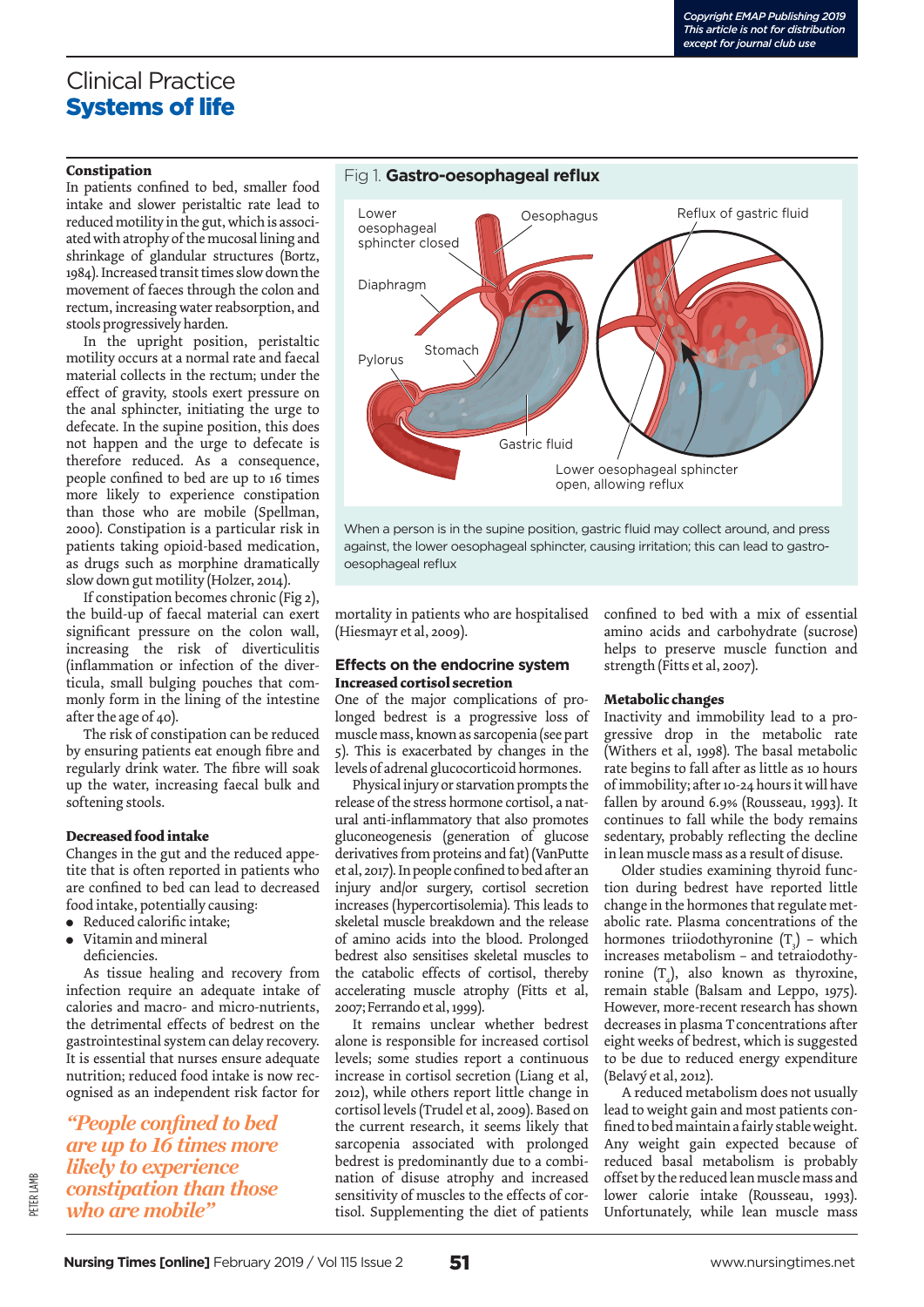# Clinical Practice Systems of life

decreases, there is a simultaneous increase in fat stored in the adipose tissues (Krebs et al, 1990).

#### **Glucose intolerance and insulin resistance**

Immobility – or simply a sedentary lifestyle – has been linked to insulin resistance, impaired glucose tolerance and, in some people, the subsequent development of type 2 diabetes (Blanc et al, 2000). The body's ability to regulate blood glucose is adversely affected by long periods of bedrest, with a progressive development of glucose intolerance that correlates directly with the length of time spent in bed (Rousseau, 1993; Takayama et al, 1974).

The number of insulin receptors expressed in skeletal muscles increases in proportion to physical activity. In people who are active and exercise regularly, the expression of insulin receptors is high. When they eat a meal that is rich in carbohydrates, their blood-glucose levels rise, which triggers the release of insulin. The insulin binds to the abundant receptors in the skeletal muscles, which promotes rapid glucose uptake by the muscles, following which blood-glucose levels return to normal.

Conversely, immobility and reduced food intake are associated with a reduced expression of insulin receptors in the skeletal muscles (Rousseau, 1993). In people who are confined to bed, the sensitivity of the skeletal muscles to the effects of insulin is lower, so eating a meal that is rich in carbohydrates will result in lower glucose uptake by the muscles and higher blood-glucose concentration.

With prolonged bedrest and immobility, insulin resistance – the key feature of type 2 diabetes – progressively increases. Fasting blood-glucose levels have been reported to be significantly increased in patients who have been confined to bed for 10 days (Coker et al, 2014).

Reduced sensitivity to insulin typically results in the overproduction of insulin by the pancreatic islets, leading to hyperinsulinaemia (Blanc et al, 2000), which is known to trigger fat deposition and thought to be linked to obesity (Erion and Corkey, 2017). It seems likely that insulin resistance and the associated hyperinsulinaemia are linked to changes in bloodlipid profile and fat deposition.

Immobility and bedrest elevate blood triglyceride and low-density lipoprotein cholesterol levels, and promote lipid accumulation in liver and muscle – although the exact mechanisms through which this

### Fig 2. **Chronic constipation**



at increased risk of chronic constipation as a result of: which is a result of  $\sim$ 

- $\bullet$  Reduced motility in the gut
- $\bullet$  Increased transit times
- **Increased water reabsorption C** Increased hardening of stools
- 
- Reduced urge to defecate

occurs remain unclear (Coker et al, 2014). Such changes to blood-lipid profiles would increase the rate of atherosclerotic occlusion in patients who are confined to bed (see part 1). Increases in fat deposition in the liver may also be linked to nonalcoholic fatty liver disease, which itself appears to be linked to reduced physical activity (Bergouignan et al, 2011).

Glucose intolerance and insulin resistance can be alleviated by light exercise, as this increases the number of insulin receptors in skeletal muscle, thereby enhancing the effects of insulin. Although it can be difficult to persuade patients who are confined to bed to exercise, nurses should try to motivate them to do so. Increased muscular activity is associated with reduced glucose intolerance, so even light exercises undertaken in bed would be beneficial. Reversing bedrest-induced impaired glucose tolerance via light exercise typically takes 5-14 days, even in young healthy adults (Heer et al, 2014).

#### **Renin-angiotensin-aldosterone cascade**

The renin-angiotensin-aldosterone cascade plays a key part in the long-term control of blood pressure (VanPutte et al, 2017).

When blood pressure drops, the kidneys release renin, an enzyme that catalyses the conversion of the plasma protein angiotensinogen into angiotensin I; this is rapidly converted into angiotensin II by angiotensin-converting enzymes in the lungs. Angiotensin II, a potent vasoconstrictor, increases blood pressure and stimulates the adrenal glands to release the hormone aldosterone, which increases sodium reabsorption in the kidneys, increasing blood-sodium levels, blood volume and blood pressure.

In people who are confined to bed, plasma volume falls significantly, largely as a result of increased urine output (see part 1). This loss in blood volume, together with sodium loss during diuresis (see part 2), initiates the renin-angiotensin-aldosterone cascade, which has the effect of increasing plasma renin activity and plasma aldosterone levels (Annat et al, 1986; Gharib et al, 1985). This stimulates the kidneys to reabsorb more sodium, helping to maintain blood volume and arterial pressure."

#### **Effects on the nervous system Blunting of baroreceptor response**

To date, there have been few studies examining how prolonged bedrest affects the nervous system. Among existing studies, most have explored the effects of immobility on the automomic nervous system, particularly the blunting of baroreceptor responses, which increases the risk of orthostatic hypotension (see part 1). Prolonged bedrest is associated with sensorimotor dysfunction that commonly manifests as postural instability and a dysregulated sense of balance (Yuan et al, 2018). This, together with reduced muscle mass and strength, increases the risk of falls (see parts 1 and 5).

#### **Changes in brain tissue**

Magnetic resonance imaging studies have revealed that prolonged bedrest alters the structure of brain tissue, with losses of grey matter in the temporal and frontal lobes thought to be linked to reduced synaptogenesis (synapse formation), as well as negative effects on locomotion, coordination and cognition (Li et al, 2015). However, research in that domain is still sparse.

#### **Neurochemistry**

There is also a paucity of information on how brain biochemistry is affected by bedrest. Older studies have revealed that levels of major neurotransmitters – including dopamine, noradrenaline and